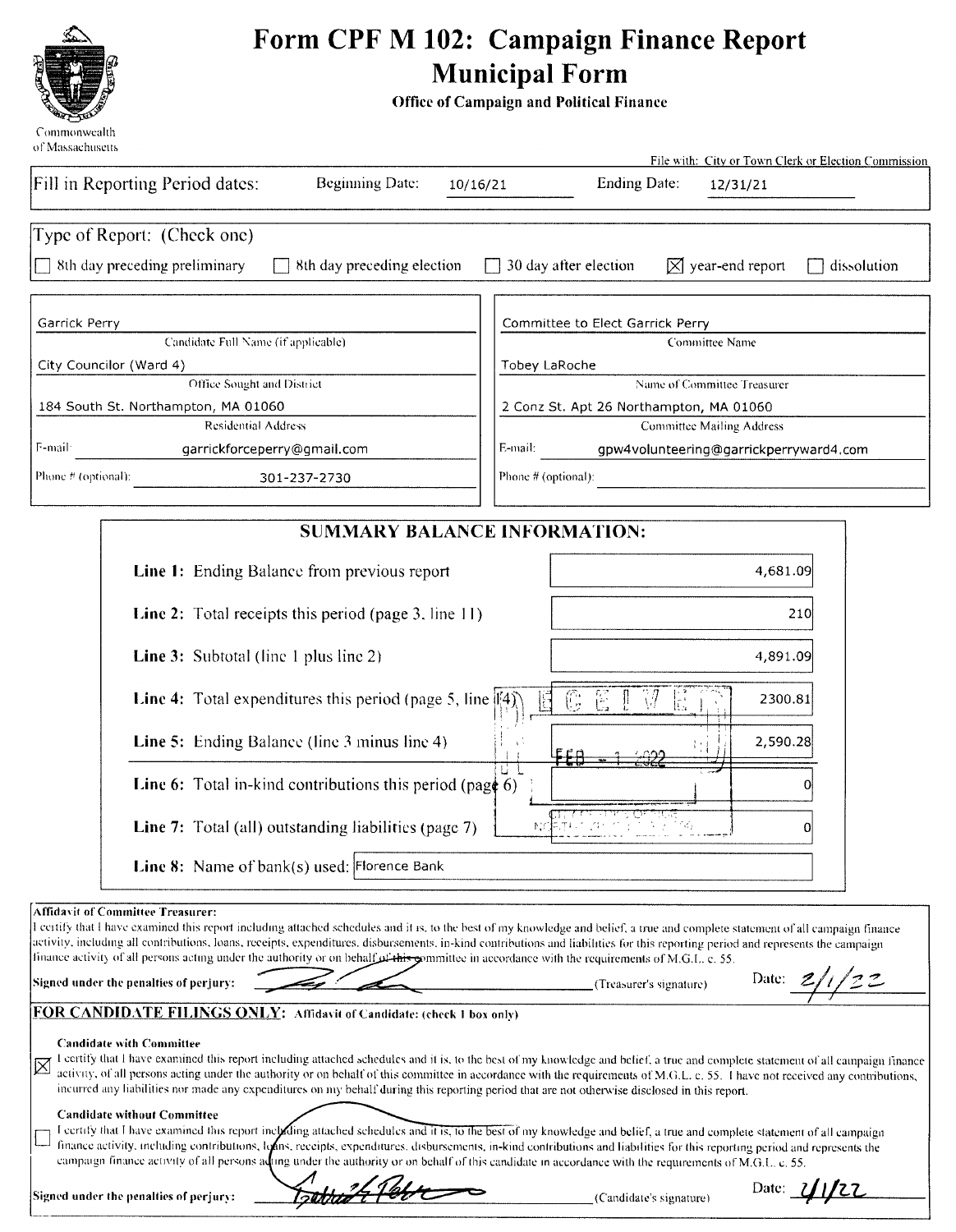### SCHEDULE A: RECEIPTS

M.G.L. c. 55 requires that the name and residential address be reported, in alphabetical order, for all receipts over \$50 in a calendar year. Committees must keep detailed accounts and records of all receipts, but need only itemize those receipts over \$50. In addition, the occupation and employer must he reported for all persons who contribute\$ 200 or more in a calendar year.

A " Schedule A: Receipts" attachment is available to complete, print and attach to this report, if additional pages are required to report all receipts. Please include your committee name and <sup>a</sup> page number on each page.)

| <b>Date Received</b>                                       | <b>Name and Residential Address</b><br>(alphabetical listing required) | Amount               | <b>Occupation &amp; Employer</b><br>(for contributions of \$200 or more) |
|------------------------------------------------------------|------------------------------------------------------------------------|----------------------|--------------------------------------------------------------------------|
|                                                            | William Dwight                                                         |                      |                                                                          |
| 10/19/21                                                   | villiam Dwigin<br>30 Muntle St.<br>01000 Morthampton MA                | 100                  |                                                                          |
|                                                            |                                                                        |                      |                                                                          |
|                                                            |                                                                        |                      |                                                                          |
|                                                            |                                                                        |                      |                                                                          |
|                                                            |                                                                        |                      |                                                                          |
|                                                            |                                                                        |                      |                                                                          |
|                                                            |                                                                        |                      |                                                                          |
|                                                            |                                                                        |                      |                                                                          |
|                                                            |                                                                        |                      |                                                                          |
|                                                            |                                                                        |                      |                                                                          |
|                                                            |                                                                        |                      |                                                                          |
|                                                            |                                                                        |                      |                                                                          |
|                                                            |                                                                        |                      |                                                                          |
|                                                            | Line 9: Total Receipts over \$50 (or listed above)                     | 100                  |                                                                          |
| Line 10: Total Receipts \$50 and under* (not listed above) |                                                                        | 110                  |                                                                          |
|                                                            | Line 11: TOTAL RECEIPTS IN THE PERIOD                                  | $210$   $\leftarrow$ | Enter on page 1, line 2                                                  |

If you have itemized receipts of S50 and under, include them in line 9. Line <sup>10</sup> should include only those receipts not itemized above.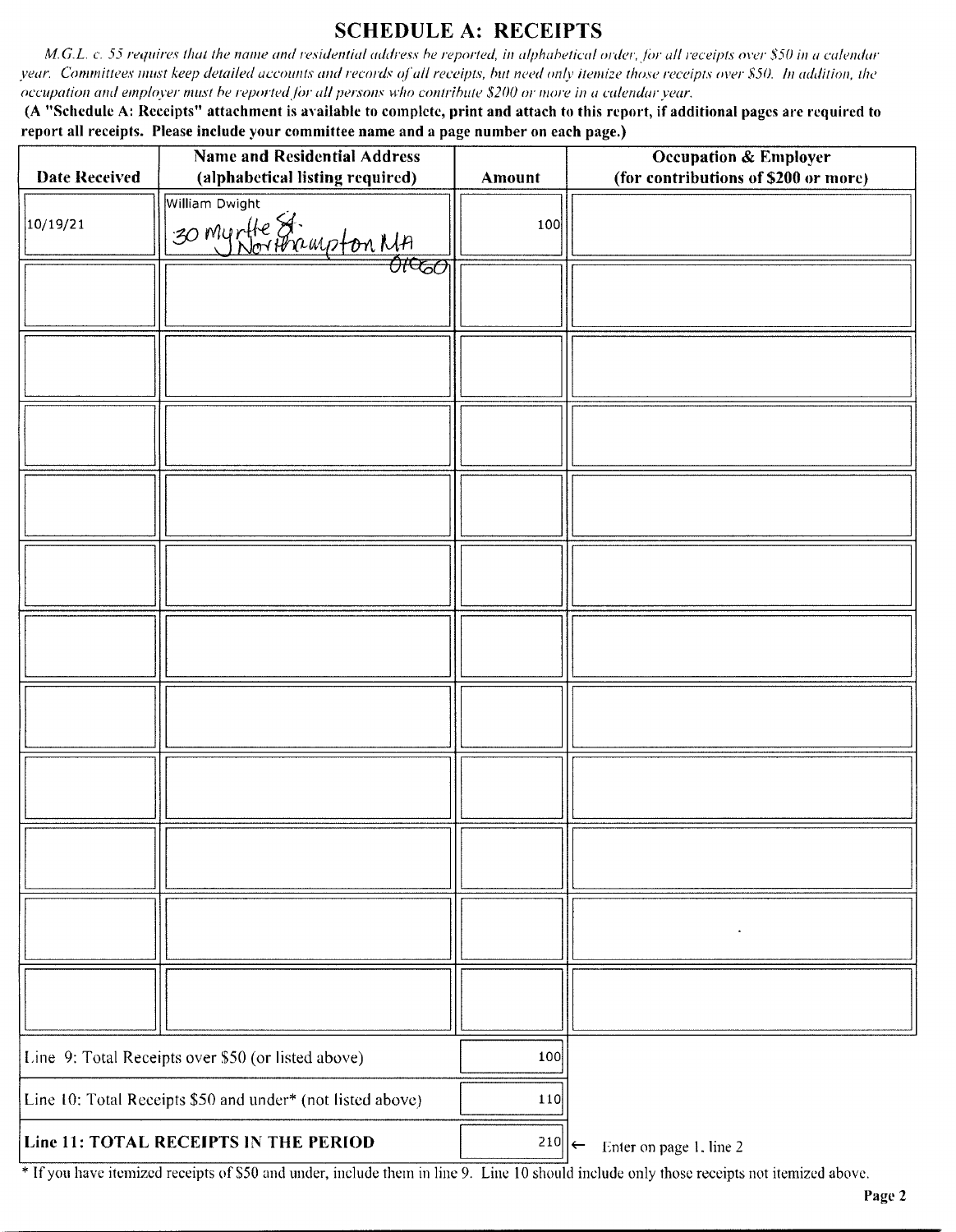### SCHEDULE A: RECEIPTS (continued)

|                      | <b>Name and Residential Address</b>                        |        | <b>Occupation &amp; Employer</b><br>(for contributions of \$200 or more) |
|----------------------|------------------------------------------------------------|--------|--------------------------------------------------------------------------|
| <b>Date Received</b> | (alphabetical listing required)                            | Amount |                                                                          |
|                      |                                                            |        |                                                                          |
|                      |                                                            |        |                                                                          |
|                      |                                                            |        |                                                                          |
|                      |                                                            |        |                                                                          |
|                      |                                                            |        |                                                                          |
|                      |                                                            |        |                                                                          |
|                      |                                                            |        |                                                                          |
|                      |                                                            |        |                                                                          |
|                      |                                                            |        |                                                                          |
|                      |                                                            |        |                                                                          |
|                      |                                                            |        |                                                                          |
|                      |                                                            |        |                                                                          |
|                      |                                                            |        |                                                                          |
|                      |                                                            |        |                                                                          |
|                      |                                                            |        |                                                                          |
|                      |                                                            |        |                                                                          |
|                      |                                                            |        |                                                                          |
|                      |                                                            |        |                                                                          |
|                      |                                                            |        |                                                                          |
|                      |                                                            |        |                                                                          |
|                      |                                                            |        |                                                                          |
|                      |                                                            |        |                                                                          |
|                      |                                                            |        |                                                                          |
|                      |                                                            |        |                                                                          |
|                      |                                                            |        |                                                                          |
|                      |                                                            |        |                                                                          |
|                      |                                                            |        |                                                                          |
|                      | Line 9: Total Receipts over \$50 (or listed above)         |        |                                                                          |
|                      | Line 10: Total Receipts \$50 and under* (not listed above) |        |                                                                          |
|                      | Line 11: TOTAL RECEIPTS IN THE PERIOD                      |        | $\leftarrow$                                                             |
|                      |                                                            |        | Enter on page 1, line 2                                                  |

If you have itemized receipts of \$50 and under, include them in line 9. Line 10 should include only those receipts not itemized above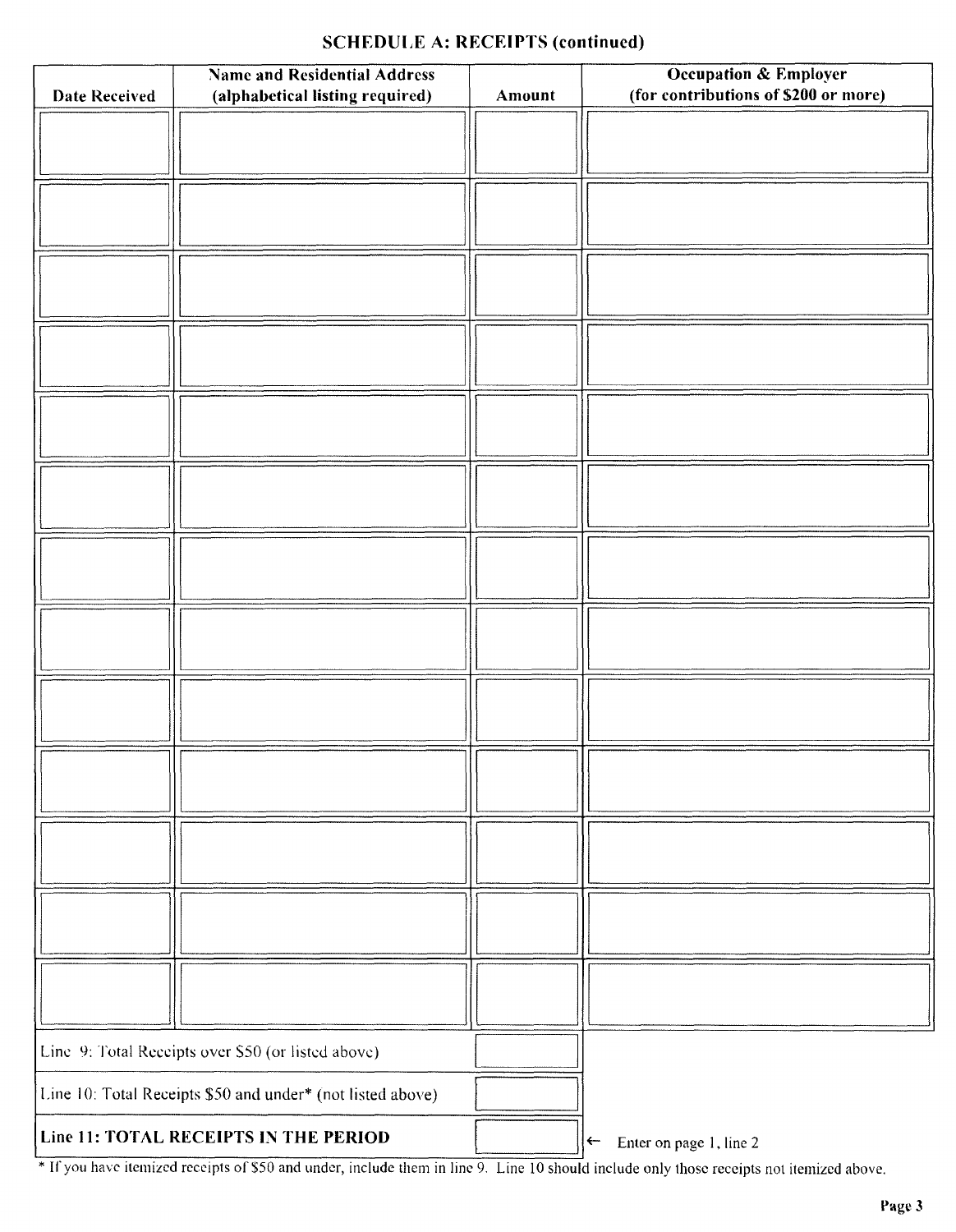## SCHEDULE B: EXPENDITURES

M.G.L. c. 55 requires committees to list, in alphabetical order, all expenditures over \$50 in a reporting period. Committees must keep detailed accounts and records of all expenditures, but need only itemize those over \$50. Expenditures \$50 and under may be added together. from committee records, and reported on line 13.

A " Schedule B: Expenditures" attachment is available to complete, print and attach to this report, if additional pages arc required to report all expenditures. Please include your committee name and a page number on each page.)

| Date Paid | <b>To Whom Paid</b><br>(alphabetical listing)                                      | <b>Address</b>                                                 | <b>Purpose of Expenditure</b>                                                           | Amount  |
|-----------|------------------------------------------------------------------------------------|----------------------------------------------------------------|-----------------------------------------------------------------------------------------|---------|
| 11/17/21  | Collective Copies                                                                  | 93 Main St.<br>Florence, MA 01060                              | Campaign Mailers                                                                        | 1154.68 |
| 11/11/21  | Megan Wolf                                                                         | 176 South St. Northampton, MA<br>01060                         | Stamps from USPS                                                                        | 870.00  |
| 11/11/21  | Stephanie Pouliot                                                                  | 33 Fort St.<br>Northampton, MA 01060                           | Palm Cards (Collective Copies) &<br>Wooden Stakes for Yard Signs<br>(Florence Hardware) | 264.53  |
|           |                                                                                    |                                                                |                                                                                         |         |
|           |                                                                                    |                                                                |                                                                                         |         |
|           |                                                                                    |                                                                |                                                                                         |         |
|           |                                                                                    |                                                                |                                                                                         |         |
|           |                                                                                    |                                                                |                                                                                         |         |
|           |                                                                                    |                                                                |                                                                                         |         |
|           |                                                                                    |                                                                |                                                                                         |         |
|           |                                                                                    |                                                                |                                                                                         |         |
|           |                                                                                    |                                                                |                                                                                         |         |
|           |                                                                                    | Line 12: Total Expenditures over \$50 (or listed above)        |                                                                                         | 2289.21 |
|           |                                                                                    | Line 13: Total Expenditures \$50 and under* (not listed above) |                                                                                         | 11.60   |
|           | Line 14: TOTAL EXPENDITURES IN THE PERIOD<br>Enter on page 1, line $4 \rightarrow$ |                                                                |                                                                                         | 2300.81 |

If you have itemized expenditures of \$50 and under, include them in line 12. Line 13 should include only those expenditures not itemize above. **Page 4** above a structure of the structure of the structure of the structure of the structure of the structure of the structure of the structure of the structure of the structure of the structure of the structure o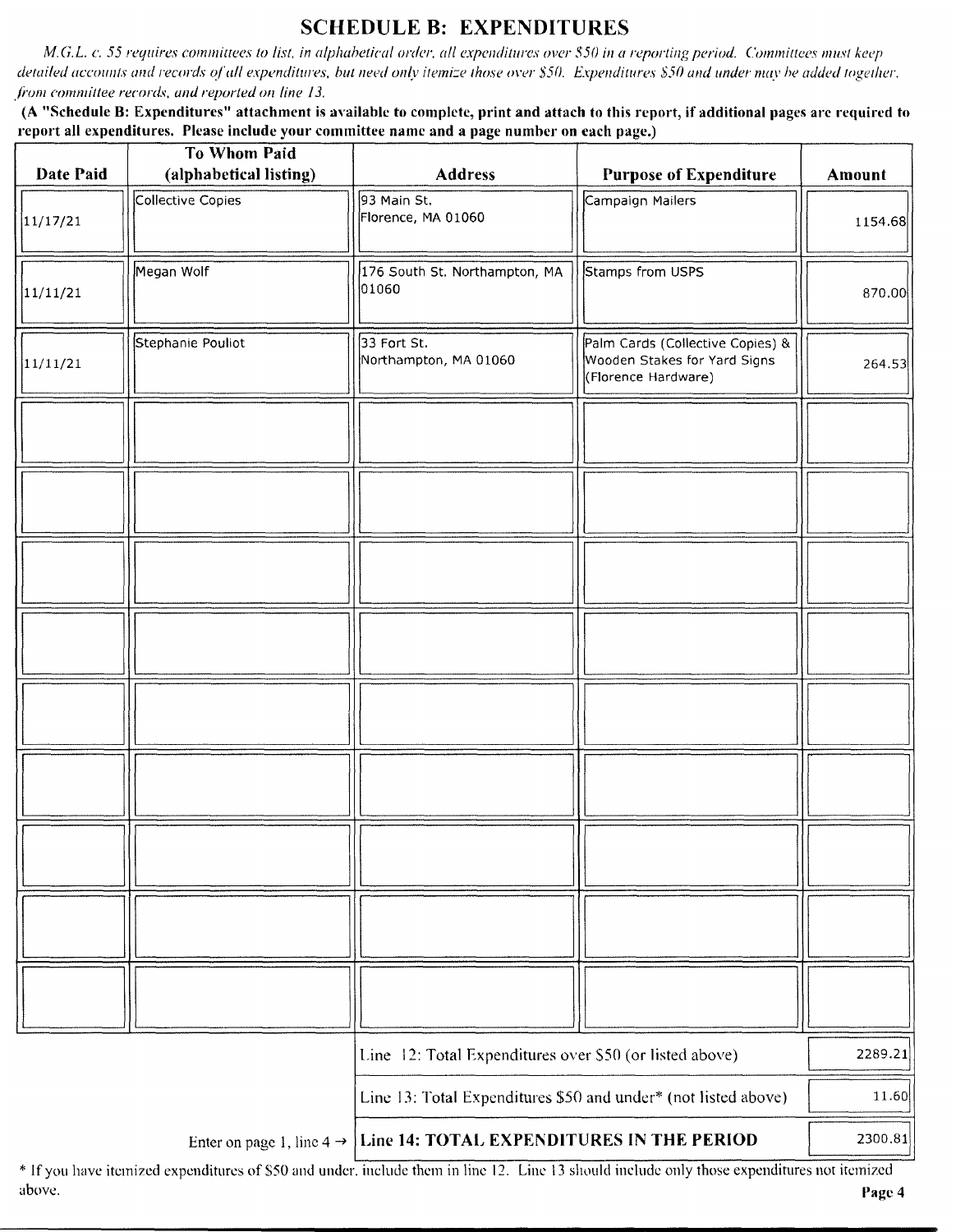### SCHEDULE B: EXPENDITURES (continued)

| <b>Date Paid</b>                                                                | To Whom Paid<br>(alphabetical listing) | <b>Address</b>                                           | <b>Purpose of Expenditure</b> | Amount |
|---------------------------------------------------------------------------------|----------------------------------------|----------------------------------------------------------|-------------------------------|--------|
|                                                                                 |                                        |                                                          |                               |        |
|                                                                                 |                                        |                                                          |                               |        |
|                                                                                 |                                        |                                                          |                               |        |
|                                                                                 |                                        |                                                          |                               |        |
|                                                                                 |                                        |                                                          |                               |        |
|                                                                                 |                                        |                                                          |                               |        |
|                                                                                 |                                        |                                                          |                               |        |
|                                                                                 |                                        |                                                          |                               |        |
|                                                                                 |                                        |                                                          |                               |        |
|                                                                                 |                                        |                                                          |                               |        |
|                                                                                 |                                        |                                                          |                               |        |
|                                                                                 |                                        |                                                          |                               |        |
|                                                                                 |                                        |                                                          |                               |        |
|                                                                                 |                                        |                                                          |                               |        |
|                                                                                 |                                        |                                                          |                               |        |
|                                                                                 |                                        |                                                          |                               |        |
|                                                                                 |                                        |                                                          |                               |        |
|                                                                                 |                                        |                                                          |                               |        |
|                                                                                 |                                        |                                                          |                               |        |
|                                                                                 |                                        |                                                          |                               |        |
|                                                                                 |                                        |                                                          |                               |        |
|                                                                                 |                                        |                                                          |                               |        |
|                                                                                 |                                        |                                                          |                               |        |
|                                                                                 |                                        |                                                          |                               |        |
|                                                                                 |                                        |                                                          |                               |        |
|                                                                                 |                                        |                                                          |                               |        |
|                                                                                 |                                        |                                                          |                               |        |
|                                                                                 |                                        |                                                          |                               |        |
| Line 12: Expenditures over \$50 (or listed above)                               |                                        |                                                          |                               |        |
|                                                                                 |                                        |                                                          |                               |        |
|                                                                                 |                                        | Line 13: Expenditures \$50 and under* (not listed above) |                               |        |
| Enter on page 1, line $4 \rightarrow$ Line 14: TOTAL EXPENDITURES IN THE PERIOD |                                        |                                                          |                               |        |

\* If you have itemized expenditures of \$50 and under, include them in line 12. Line 13 should include only those expenditures not itemized above.

-1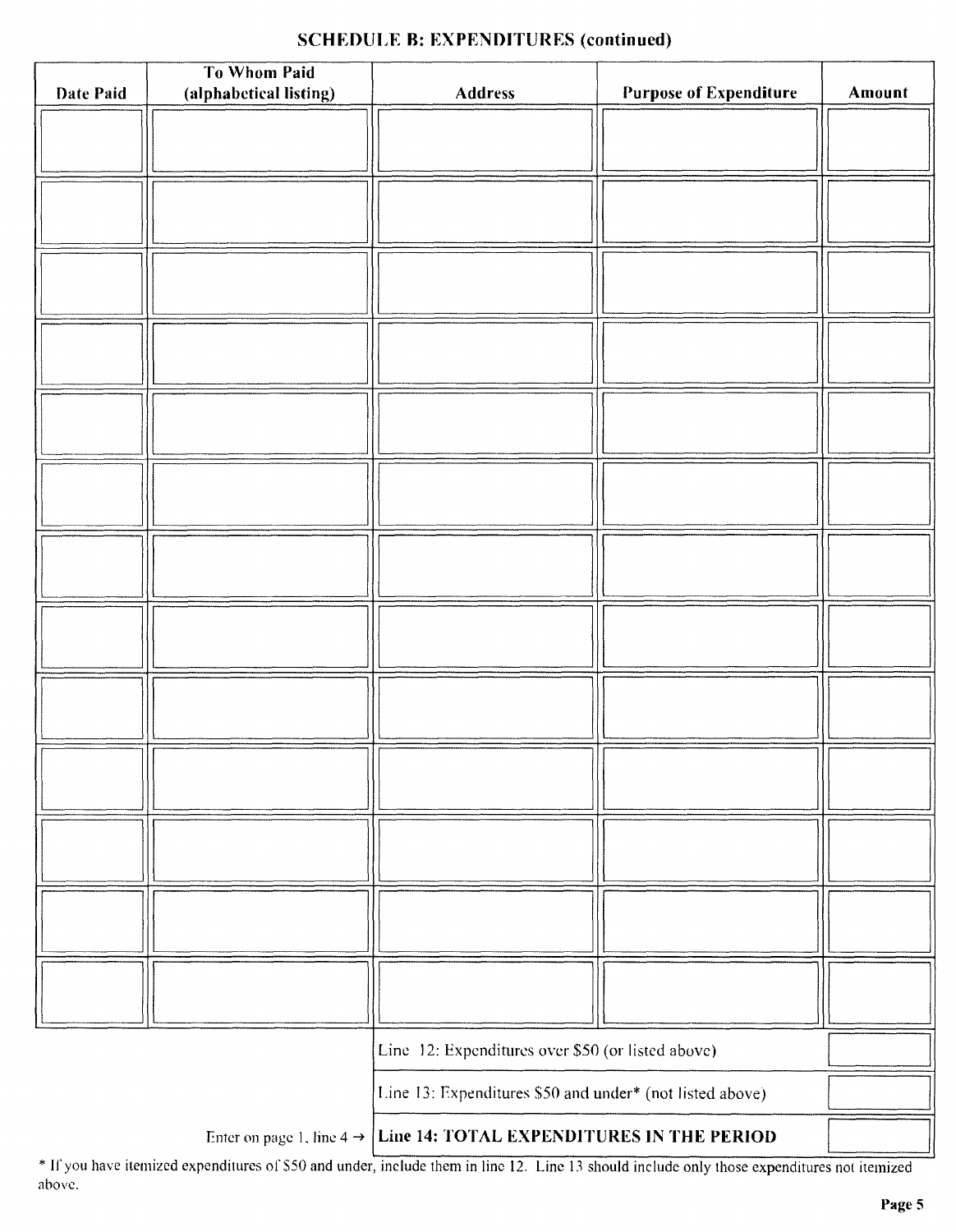## SCHEDULE C: "IN-KIND" CONTRIBUTIONS

Please itemize contributors who have made in-kind contributions of more than \$50. In-kind contributions \$50 and under may be added together from the committee's records and included in line 16 on page 1.

| Date Received | From Whom Received*                                            | <b>Residential Address</b>                                 | <b>Description of Contribution</b> | Value |
|---------------|----------------------------------------------------------------|------------------------------------------------------------|------------------------------------|-------|
|               |                                                                |                                                            |                                    |       |
|               |                                                                |                                                            |                                    |       |
|               |                                                                |                                                            |                                    |       |
|               |                                                                |                                                            |                                    |       |
|               |                                                                |                                                            |                                    |       |
|               |                                                                |                                                            |                                    |       |
|               |                                                                |                                                            |                                    |       |
|               |                                                                |                                                            |                                    |       |
|               |                                                                |                                                            |                                    |       |
|               |                                                                |                                                            |                                    |       |
|               |                                                                |                                                            |                                    |       |
|               |                                                                |                                                            |                                    |       |
|               |                                                                |                                                            |                                    |       |
|               |                                                                | Line 15: In-Kind Contributions over \$50 (or listed above) |                                    |       |
|               | Line 16: In-Kind Contributions \$50 & under (not listed above) |                                                            |                                    |       |

Enter on page 1. line  $6 \rightarrow$  Line 17: TOTAL IN-KIND CONTRIBUTIONS

If an in- kind contribution is received from <sup>a</sup> person who contributes more than\$ <sup>50</sup> in <sup>a</sup> calendar year. you must report the name and address of the contributor; in addition, if the contribution is \$200 or more, you must also report the contributor's occupation and employer.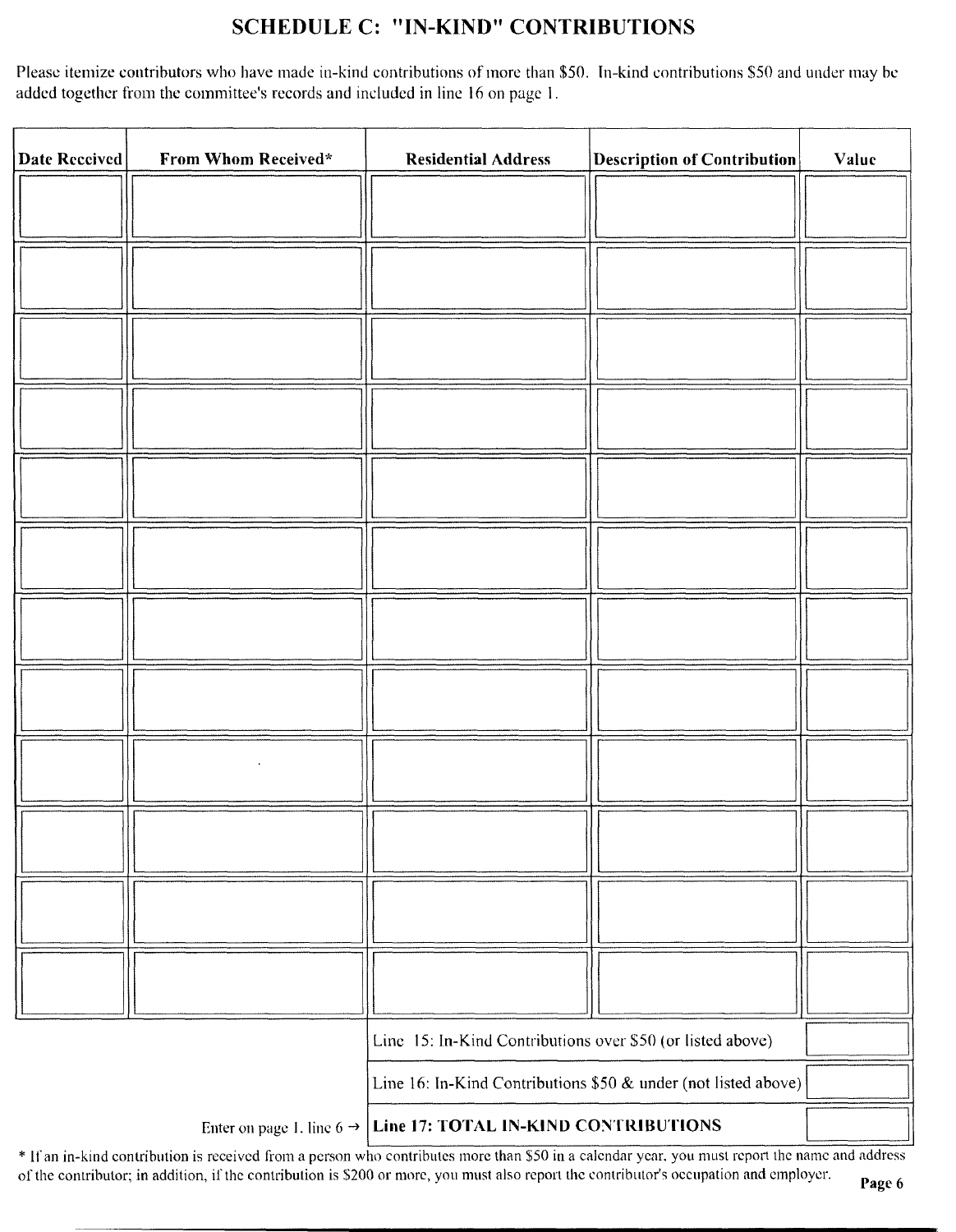## SCHEDULE D: LIABILITIES

M.G.L. c. 55 requires committees to report ALL liabilities which have been reported previously and are still outstanding, as well as those liabilities incurred during this reporting period.

| Date Incurred                                                                      | <b>To Whom Due</b> | <b>Address</b> | Purpose | Amount |
|------------------------------------------------------------------------------------|--------------------|----------------|---------|--------|
|                                                                                    |                    |                |         |        |
|                                                                                    |                    |                |         |        |
|                                                                                    |                    |                |         |        |
|                                                                                    |                    |                |         |        |
|                                                                                    |                    |                |         |        |
|                                                                                    |                    |                |         |        |
|                                                                                    |                    |                |         |        |
|                                                                                    |                    |                |         |        |
|                                                                                    |                    |                |         |        |
|                                                                                    |                    |                |         |        |
|                                                                                    |                    |                |         |        |
|                                                                                    |                    |                |         |        |
|                                                                                    |                    |                |         |        |
|                                                                                    |                    |                |         |        |
| Enter on page 1, line $7 \rightarrow$ Line 18: TOTAL OUTSTANDING LIABILITIES (ALL) |                    |                |         |        |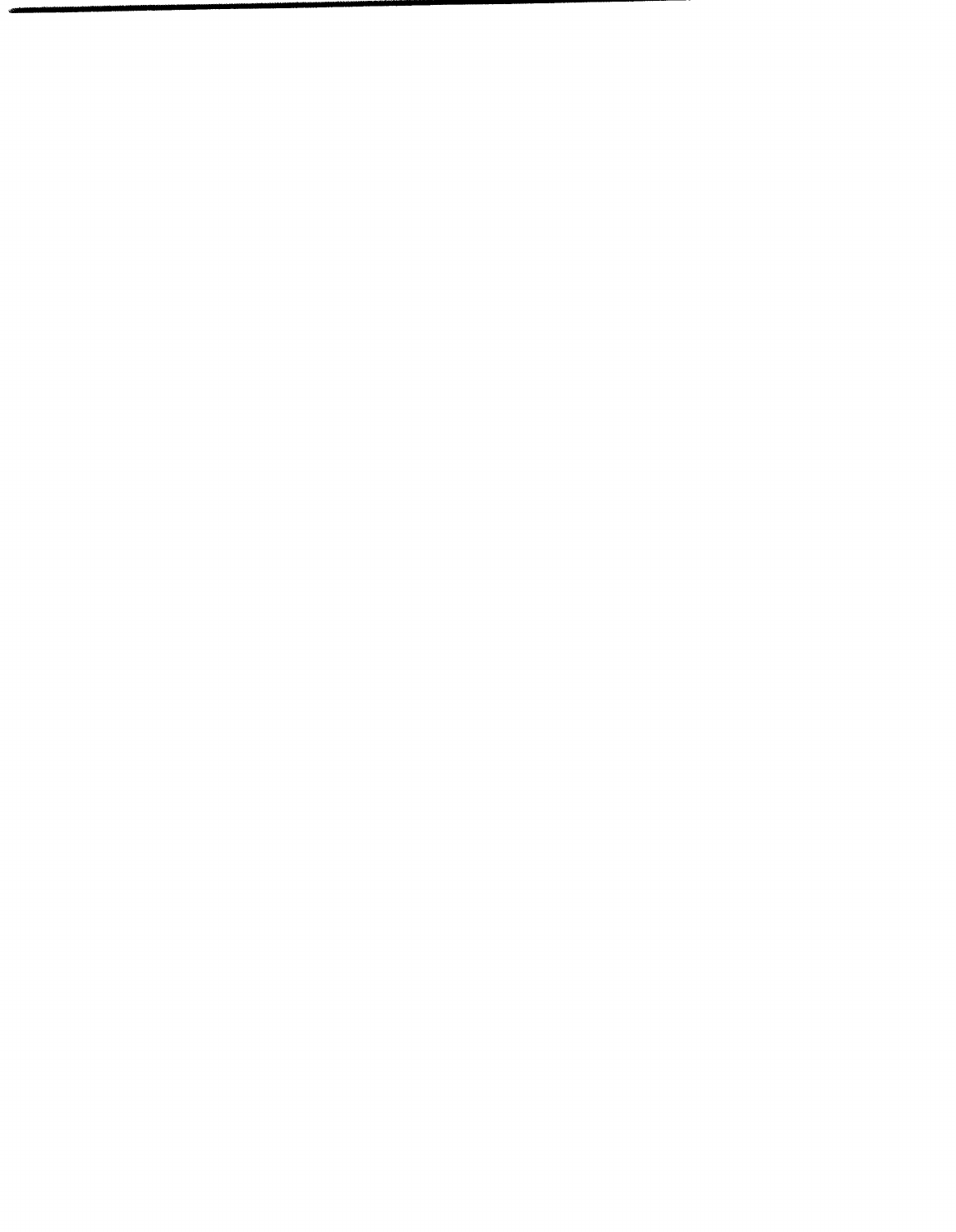

# Form CPF R 1: Itemization of Reimbursements Office of Campaign and Political Finance

Office of Campaign and Political Finance One Ashburton Place, Room 411 Boston, MA 02108 61 7) 979- 8700

Please itemize any reimbursements by detailing the date, payee, address, purpose and amount for each expenditure made by the person being reimbursed. The total amount reimbursed to the individual ( which must he by committee check) should he the same as the amount shown on the reimbursement form.

|                                | Date of Reimbursement: 11/11/21                                                  |
|--------------------------------|----------------------------------------------------------------------------------|
|                                | Name of Individual Being Reimbursed: Stephanie Pouliot $\phi$ Measure<br>$W_0 +$ |
| l Committee Name:              | Committee to Elect Garrick Perry                                                 |
|                                |                                                                                  |
| CPF ID Number (if applicable): | Telephone Number (optional):                                                     |

#### ITEMIZE EXPENDITURES IN EXCESS OF \$50

| Date Paid | <b>Vendor Name</b>                                    | <b>Vendor Address</b>                                    | <b>Purpose of Expenditure</b>                                                          | Amount   |
|-----------|-------------------------------------------------------|----------------------------------------------------------|----------------------------------------------------------------------------------------|----------|
| 11/11/21  | Stephanie Pouliot                                     | 33 Fort St.<br>Northampton, MA 01060                     | Palm Cards (Collective Copies) &<br>Wooden Stakes for Yard Signs<br>(Florence Harware) | 264.53   |
| 11/11/21  | Megan Wolf                                            | 176 South St.<br>Northampton, MA 01060                   | Stamps for Campaign Mailer<br>(USPS)                                                   | 870.00   |
|           |                                                       |                                                          |                                                                                        |          |
|           |                                                       |                                                          |                                                                                        |          |
|           |                                                       |                                                          |                                                                                        |          |
|           | (Include items listed on Page 2)<br>$\dashrightarrow$ | Line 1: Expenditures in excess of \$50 (itemized above): |                                                                                        | 1,134.53 |
|           |                                                       | Line 2: Expenditures \$50 or under (not itemized):       |                                                                                        | Ю        |
|           |                                                       | Line 3: TOTAL AMOUNT REIMBURSED:                         |                                                                                        | 1,134.53 |
|           | Signad under the negative of newigant                 |                                                          |                                                                                        |          |

igned under

Signature of Candidate/ Treasurer

Please prepare <sup>a</sup> separate report for each reimbursement check issued by the committee.

Date:  $2/1/22$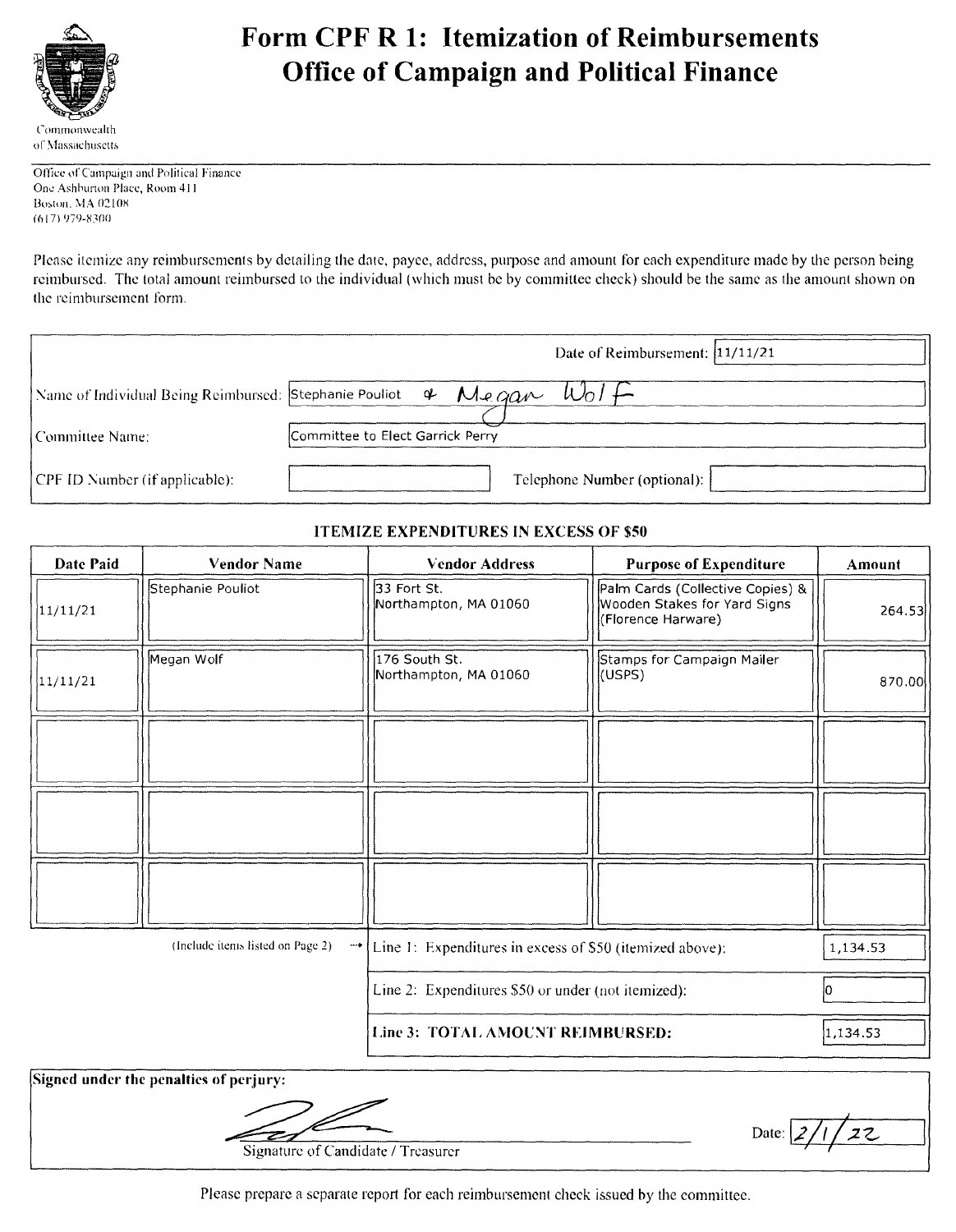### ITEMIZE EXPENDITURES IN EXCESS OF \$50

| Date Paid | <b>Vendor Name</b> | <b>Vendor Address</b>                   | <b>Purpose of Expenditure</b> | Amount |
|-----------|--------------------|-----------------------------------------|-------------------------------|--------|
|           |                    |                                         |                               |        |
|           |                    |                                         |                               |        |
|           |                    |                                         |                               |        |
|           |                    |                                         |                               |        |
|           |                    |                                         |                               |        |
|           |                    |                                         |                               |        |
|           |                    |                                         |                               |        |
|           |                    |                                         |                               |        |
|           |                    |                                         |                               |        |
|           |                    |                                         |                               |        |
|           |                    |                                         |                               |        |
|           |                    |                                         |                               |        |
|           |                    |                                         |                               |        |
|           |                    |                                         |                               |        |
|           |                    |                                         |                               |        |
|           |                    |                                         |                               |        |
|           |                    |                                         |                               |        |
|           |                    |                                         |                               |        |
|           |                    |                                         |                               |        |
|           |                    |                                         |                               |        |
|           |                    |                                         |                               |        |
|           |                    |                                         |                               |        |
|           |                    |                                         |                               |        |
|           |                    |                                         |                               |        |
|           |                    |                                         |                               |        |
|           |                    |                                         |                               |        |
|           |                    | Page 2 Total (add to Line 1 on Page 1): |                               |        |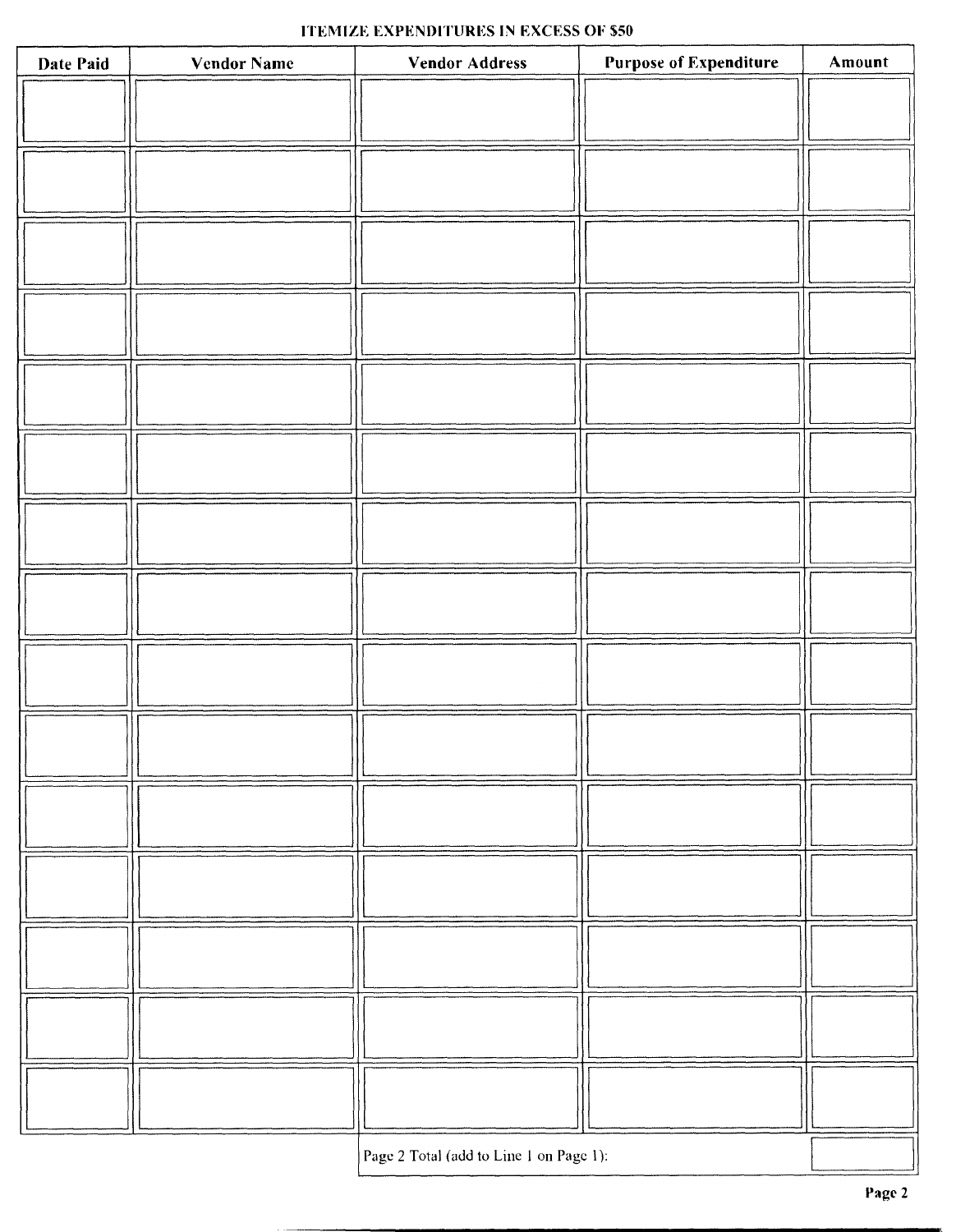Campaign Finance Tracking Form for Local Election Officials

Call OCPF with campaign finance questions at 617-979-8300

| Candidate or Committee (TONVICK PENVY |  | Year                                           |
|---------------------------------------|--|------------------------------------------------|
| Report:                               |  | Pre-Preliminary Pre-Election 30-Day Y Year-End |

#### Organization / Providing Materials/ Notification \*

Organizational form provided to candidate or committee (M101, M101BQ, M101PC) Campaign finance report form provided to candidate or committee( M102) Summary of the campaign finance law provided( OCPF guide booklet) Filing notice (includes reporting dates, due dates and language concerning late fines)

Pre-Preliminary Pre-Election 30-Day Year-end

\*All forms, guides and notices can be delivered by e-mail

#### Inspecting Reports

The campaign finance law requires local election officials to "inspect" M102 and M102-0 campaign finance reports within 30 days of <sup>a</sup> due date.

Correct dates for the relevant reporting period

Signatures

Positive ending balance

If the M102-0 form is filed, the candidate does not have a committees and has not received any contributions, made any expenditures or incurred any obligations during the reporting period, and does not have a campaign fund in existence.

Contributions (Monetary receipts and in-kind contributions)

Names and Addresses for contributions of more than \$50

 $/$  Occupation and Employer for contributions of \$200 or more

 $\overline{\mathcal{M}}$  contributions from corporations, business partnerships, LLCs or LLPs

No contributions from individuals for more than \$1,000 (see OCPF's limits chart for other limits)

Expenditures/

 $V$  Vendor Names and Addresses for expenditures of more than \$50

Purpose information is disclosed

Reimbursements form (R-1s) filed for reimbursements

Date of Inspection